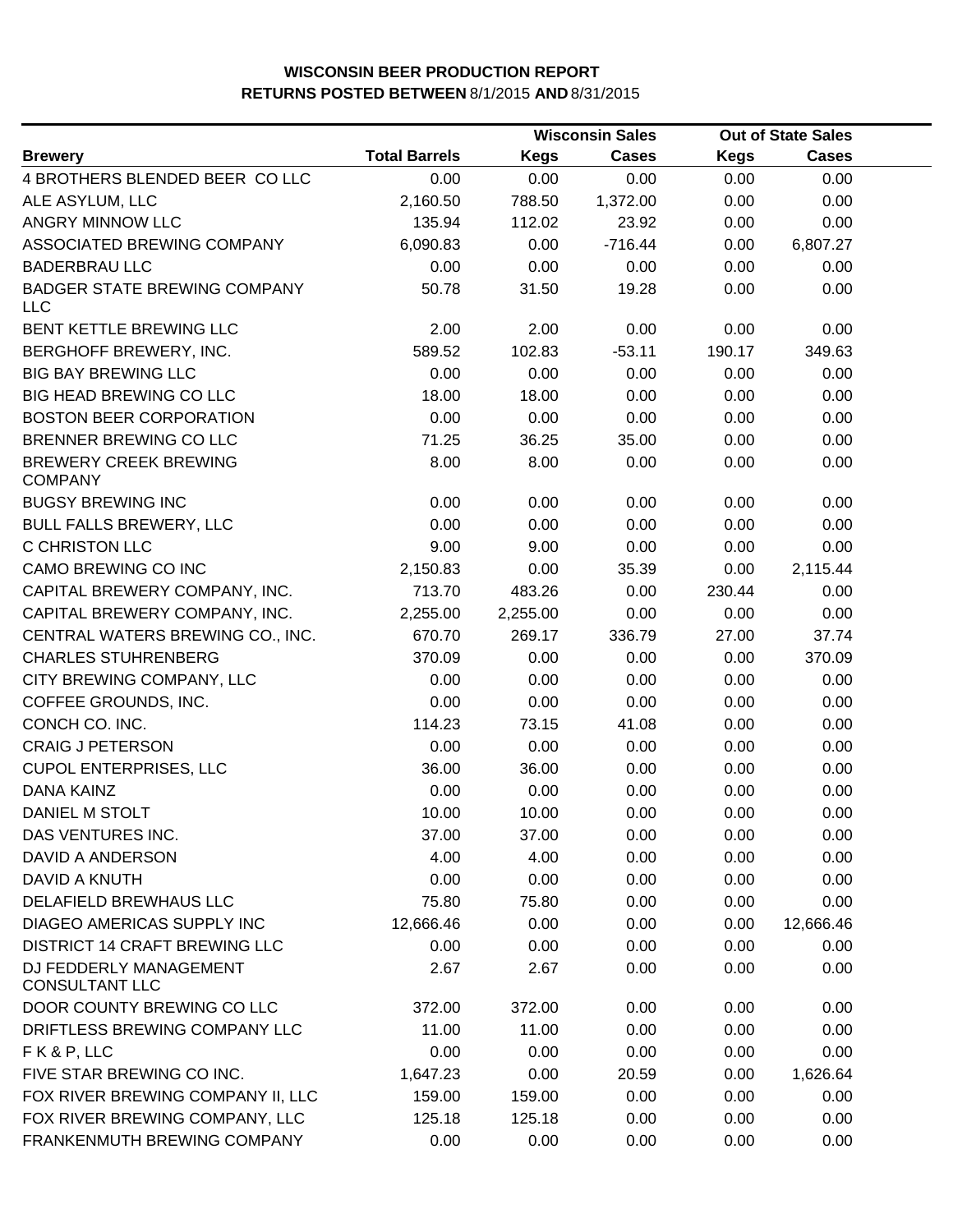|                                                         |                      |             | <b>Wisconsin Sales</b> |             | <b>Out of State Sales</b> |  |
|---------------------------------------------------------|----------------------|-------------|------------------------|-------------|---------------------------|--|
| <b>Brewery</b>                                          | <b>Total Barrels</b> | <b>Kegs</b> | <b>Cases</b>           | <b>Kegs</b> | <b>Cases</b>              |  |
| <b>FRESAR INC</b>                                       | 4.03                 | 4.03        | 0.00                   | 0.00        | 0.00                      |  |
| <b>FULTON LLC</b>                                       | 43.17                | 17.75       | 25.42                  | 0.00        | 0.00                      |  |
| GD 2 LLC                                                | 56.81                | 56.81       | 0.00                   | 0.00        | 0.00                      |  |
| GD3 LLC                                                 | 272.30               | 272.30      | 0.00                   | 0.00        | 0.00                      |  |
| GD4, LLC                                                | 110.00               | 110.00      | 0.00                   | 0.00        | 0.00                      |  |
| <b>GEORGE BREGAR</b>                                    | 0.00                 | 0.00        | 0.00                   | 0.00        | 0.00                      |  |
| GJS SALES, INC.                                         | 0.00                 | 0.00        | 0.00                   | 0.00        | 0.00                      |  |
| GJS SALES, INC.                                         | 0.00                 | 0.00        | 0.00                   | 0.00        | 0.00                      |  |
| <b>GRANITE CITY RESTAURANT</b><br><b>OPERATIONS INC</b> | 12.32                | 12.32       | 0.00                   | 0.00        | 0.00                      |  |
| <b>GRANT PAULY</b>                                      | 189.41               | 141.38      | $-20.03$               | 24.51       | 43.55                     |  |
| <b>GRAY BREWING CO.</b>                                 | 133.83               | 75.86       | 35.98                  | 8.64        | 13.35                     |  |
| <b>GREEN BAY BREWING COMPANY</b>                        | 436.97               | 176.86      | 159.07                 | 48.87       | 52.17                     |  |
| <b>GREENVIEW BREWING LLC</b>                            | 2.35                 | 1.00        | 1.35                   | 0.00        | 0.00                      |  |
| <b>GREGORY A HARRIS</b>                                 | 0.00                 | 0.00        | 0.00                   | 0.00        | 0.00                      |  |
| <b>GUY R LILJA</b>                                      | 0.00                 | 0.00        | 0.00                   | 0.00        | 0.00                      |  |
| <b>GWBC LLC</b>                                         | 81.10                | 0.00        | 0.00                   | 59.50       | 21.60                     |  |
| HOP HAUS BREWING COMPANY LLC                            | 17.00                | 17.00       | 0.00                   | 0.00        | 0.00                      |  |
| HORNELL BREWING CO INC                                  | 7,613.77             | 0.00        | 0.20                   | 0.00        | 7,613.57                  |  |
| HORNY GOAT BREWING CO.                                  | 47.00                | 47.00       | 0.00                   | 0.00        | 0.00                      |  |
| HYDRO STREET BREWING COMPANY<br><b>LLC</b>              | 11.21                | 11.21       | 0.00                   | 0.00        | 0.00                      |  |
| JACOB LEINENKUGEL BREWING CO.,<br><b>LLC</b>            | 30,385.32            | 1,142.21    | 20,504.34              | 1,501.29    | 7,237.48                  |  |
| <b>JAMES M KENNEDY</b>                                  | 0.00                 | 0.00        | 0.00                   | 0.00        | 0.00                      |  |
| <b>JEAN M LANE</b>                                      | 35.60                | 35.60       | 0.00                   | 0.00        | 0.00                      |  |
| <b>KARBEN4 BREWING LLC</b>                              | 565.88               | 329.70      | 236.18                 | 0.00        | 0.00                      |  |
| KATCHEVER & CO LLC                                      | 302.00               | 149.50      | 152.50                 | 0.00        | 0.00                      |  |
| <b>KUL BREWING LLC</b>                                  | 648.92               | 7.25        | 641.67                 | 0.00        | 0.00                      |  |
| LAKEFRONT BREWERY, INC.                                 | 4,302.81             | 1,558.46    | 1,522.67               | 107.68      | 1,114.00                  |  |
| LAKEWALK BREWERY AND CAFE<br><b>COMPANY</b>             | 65.00                | 65.00       | 0.00                   | 0.00        | 0.00                      |  |
| LAZY MONK BREWING LLC                                   | 43.47                | 21.92       | 21.55                  | 0.00        | 0.00                      |  |
| <b>LESLIE ERB</b>                                       | 3.50                 | 3.50        | 0.00                   | 0.00        | 0.00                      |  |
| <b>LEVI FUNK</b>                                        | 0.00                 | 0.00        | 0.00                   | 0.00        | 0.00                      |  |
| LHM BREWPUB, LLC                                        | 26.10                | 26.10       | 0.00                   | 0.00        | 0.00                      |  |
| LUCETTE BREWING COMPANY LLC                             | 85.36                | 42.83       | 16.15                  | 18.25       | 8.13                      |  |
| MARK ANTHONY BREWING INC                                | 49,792.40            | 0.00        | $-11,039.38$           | 0.00        | 60,831.78                 |  |
| <b>MARK RIGGLE</b>                                      | 0.42                 | 0.42        | 0.00                   | 0.00        | 0.00                      |  |
| <b>MATTHEW J GEARY</b>                                  | 34.57                | 33.84       | 0.73                   | 0.00        | 0.00                      |  |
| MILLER BREWING INTERNATIONAL,<br>INC.                   | 0.00                 | 0.00        | 0.00                   | 0.00        | 0.00                      |  |
| MILLERCOORS LLC                                         | 106.26               | 0.00        | 0.00                   | 18.00       | 88.26                     |  |
| MILLERCOORS LLC                                         | 727,822.49           | 20,883.46   | 166,803.22             | 50,804.64   | 489,331.17                |  |
| MILWAUKEE BREWING COMPANY                               | 926.31               | 329.97      | 507.95                 | 10.00       | 78.39                     |  |
| MILWAUKEE BREWING COMPANY                               | 100.30               | 100.30      | 0.00                   | 0.00        | 0.00                      |  |
| MILWAUKEE PREMIUM BREWING CO                            | 1,843.32             | 3.00        | 613.09                 | 0.00        | 1,227.23                  |  |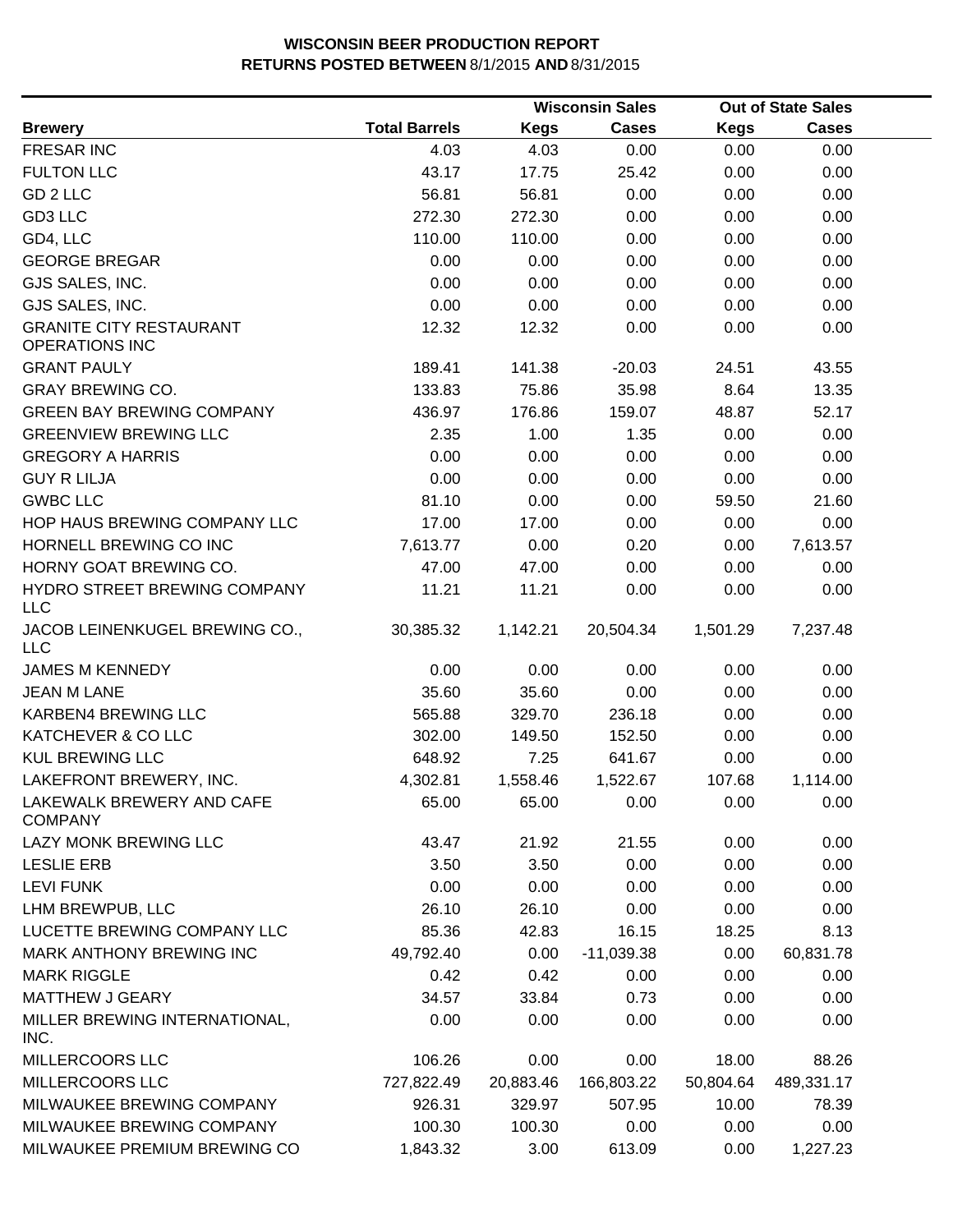|                                            |                      | <b>Wisconsin Sales</b> |              | <b>Out of State Sales</b> |              |  |
|--------------------------------------------|----------------------|------------------------|--------------|---------------------------|--------------|--|
| <b>Brewery</b>                             | <b>Total Barrels</b> | <b>Kegs</b>            | <b>Cases</b> | <b>Kegs</b>               | <b>Cases</b> |  |
| <b>LLC</b>                                 |                      |                        |              |                           |              |  |
| MOBCRAFT BEER LLC                          | 53.36                | 18.06                  | 33.18        | 0.00                      | 2.12         |  |
| MOOSEJAW PIZZA & BREWING CO LLC            | 211.80               | 167.65                 | 44.15        | 0.00                      | 0.00         |  |
| MOUNTAIN CREST SRL LLC                     | 11,061.94            | 65.25                  | 1,269.28     | 31.83                     | 9,695.58     |  |
| MUSTANG BREWING COMPANY, LLC               | 0.00                 | 0.00                   | 0.00         | 0.00                      | 0.00         |  |
| NEW GLARUS BREWING COMPANY                 | 18,843.16            | 5,420.50               | 13,422.66    | 0.00                      | 0.00         |  |
| NEW GLARUS BREWING COMPANY                 | 524.87               | 46.75                  | 478.12       | 0.00                      | 0.00         |  |
| NEXT DOOR BREWING LLC                      | 34.07                | 34.07                  | 0.00         | 0.00                      | 0.00         |  |
| NORTHWOODS BREWING CORP LLC                | 50.50                | 50.50                  | 0.00         | 0.00                      | 0.00         |  |
| O'SO BREWING COMPANY                       | 454.52               | 185.17                 | 242.34       | 11.33                     | 15.68        |  |
| PABST BREWING COMPANY                      | 0.00                 | 0.00                   | 0.00         | 0.00                      | 0.00         |  |
| PABST BREWING COMPANY                      | 0.00                 | 0.00                   | 0.00         | 0.00                      | 0.00         |  |
| PARCHED EAGLE BREWPUB LLC                  | 13.00                | 13.00                  | 0.00         | 0.00                      | 0.00         |  |
| PETER H GENTRY                             | 27.17                | 27.17                  | 0.00         | 0.00                      | 0.00         |  |
| PETER H GENTRY                             | 10.00                | 10.00                  | 0.00         | 0.00                      | 0.00         |  |
| PETER PETERSON JR                          | 12.00                | 12.00                  | 0.00         | 0.00                      | 0.00         |  |
| PHUSION PROJECTS LLC                       | 23,265.23            | 0.00                   | 598.94       | 0.00                      | 22,666.29    |  |
| PIGEON RIVER BREWING LLC                   | 11.49                | 11.49                  | 0.00         | 0.00                      | 0.00         |  |
| PITCHFORK BREWING LLC                      | 38.32                | 38.32                  | 0.00         | 0.00                      | 0.00         |  |
| PLYMOUTH BREWING COMPANY LLC               | 11.64                | 11.64                  | 0.00         | 0.00                      | 0.00         |  |
| PORT HURON BREWING COMPANY,<br><b>LLC</b>  | 30.17                | 21.33                  | 8.84         | 0.00                      | 0.00         |  |
| RAIL HOUSE PROPERTIES LLC                  | 22.00                | 22.00                  | 0.00         | 0.00                      | 0.00         |  |
| RAISED GRAIN BREWING COMPANY<br><b>LLC</b> | 0.00                 | 0.00                   | 0.00         | 0.00                      | 0.00         |  |
| RANDOLPH OSKEY                             | 16.00                | 16.00                  | 0.00         | 0.00                      | 0.00         |  |
| RANDYS FUN HUNTERS BREWERY INC             | 0.00                 | 0.00                   | 0.00         | 0.00                      | 0.00         |  |
| RED CEDAR BREWING LLC                      | 0.00                 | 0.00                   | 0.00         | 0.00                      | 0.00         |  |
| RED EYE BREWING COMPANY LLC                | 48.45                | 48.45                  | 0.00         | 0.00                      | 0.00         |  |
| REGAL BRAU BREWING COMPANY LLC             | 9,961.13             | 0.00                   | 466.69       | 0.00                      | 9,494.44     |  |
| RHINELANDER BREWING CO LLC                 | 4,106.74             | 9.75                   | 154.41       | 10.50                     | 3,932.08     |  |
| ROBERT A LARSON                            | 417.37               | 141.83                 | 132.16       | 31.67                     | 111.71       |  |
| ROCKY REEF BREWING COMPANY                 | 6.97                 | 0.00                   | 6.97         | 0.00                      | 0.00         |  |
| RUSH RIVER BREWING LLC                     | 269.92               | 76.19                  | 58.40        | 44.30                     | 91.03        |  |
| <b>RUSTIC VENTURES LLC</b>                 | 10.47                | 10.47                  | 0.00         | 0.00                      | 0.00         |  |
| SAND CREEK BREWING CO LLC                  | 412.15               | 133.57                 | 199.28       | 49.97                     | 29.33        |  |
| SILVER CREEK BREWING COMPANY               | 18.50                | 18.50                  | 0.00         | 0.00                      | 0.00         |  |
| SLEEMAN BREWING COMPANY USA<br><b>INC</b>  | 25,622.83            | 282.52                 | 800.64       | 5,523.56                  | 19,016.11    |  |
| <b>SLOCUM LLC</b>                          | 74.60                | 74.60                  | 0.00         | 0.00                      | 0.00         |  |
| SOUTH SHORE BREWERY, INC.                  | 141.44               | 90.46                  | 40.61        | 5.00                      | 5.37         |  |
| SOUTH SHORE BREWERY, INC.                  | 0.00                 | 0.00                   | 0.00         | 0.00                      | 0.00         |  |
| <b>SPB LLC</b>                             | 3,372.80             | 687.75                 | 1,804.39     | 345.50                    | 535.16       |  |
| SPRECHER BREWING COMPANY, INC.             | 2,341.30             | 646.71                 | 751.62       | 124.60                    | 818.37       |  |
| STARBOARD BREWING COMPANY LLC              | 8.00                 | 8.00                   | 0.00         | 0.00                      | 0.00         |  |
| STILLMANK BREWING COMPANY                  | 110.77               | 53.58                  | 57.19        | 0.00                      | 0.00         |  |
| STONE CELLAR BREWPUB, INC.                 | 307.85               | 188.15                 | 119.70       | 0.00                      | 0.00         |  |